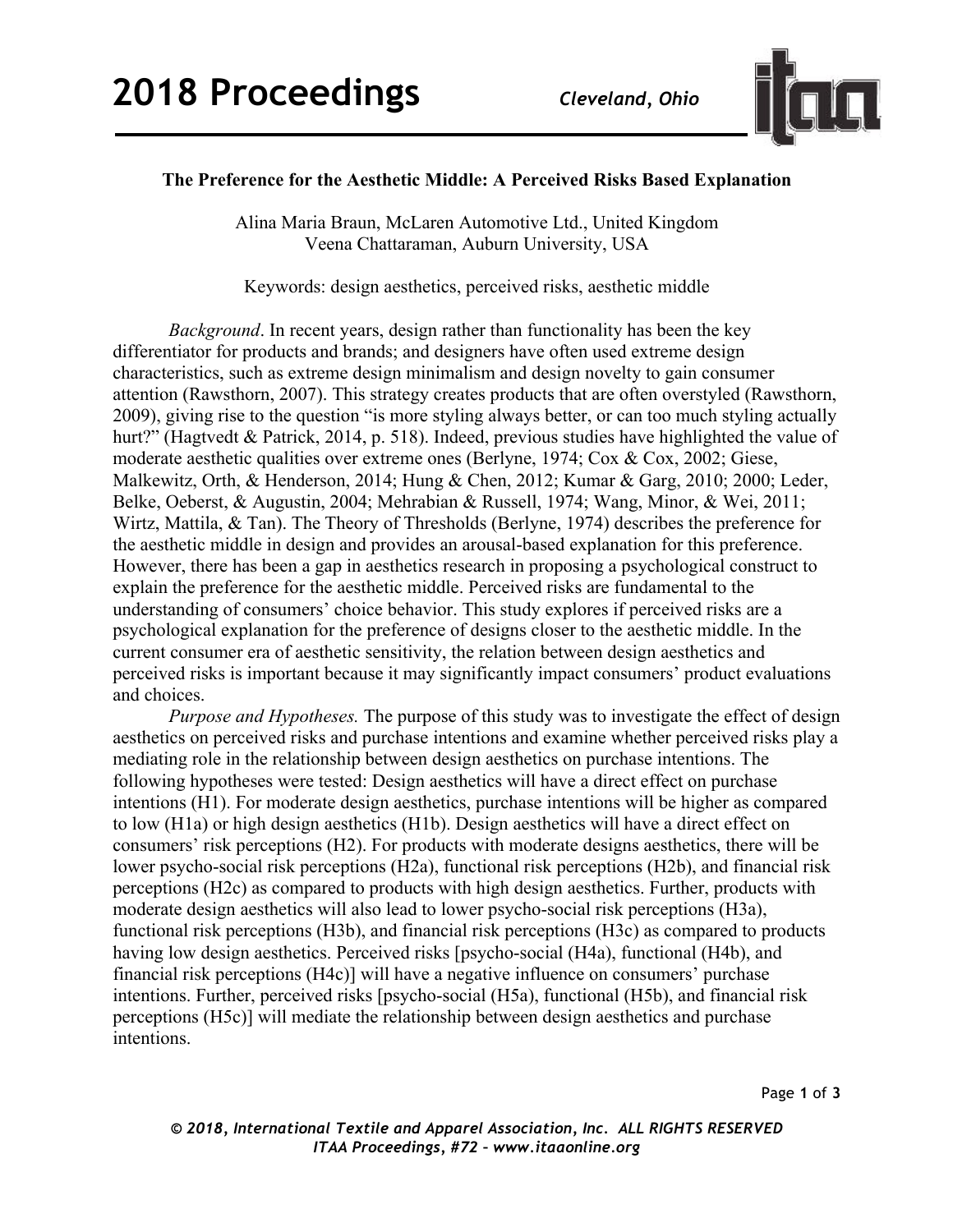*Methods.* Two pretests were conducted to select stimuli for manipulating design aesthetics (high, moderate, low). Based on the pretest, the stimuli employed in the main study consisted of two chair designs for each level of design aesthetics. An Internet-based experimental research design with design aesthetics as a within-subjects factor was employed to test the hypotheses proposed in this study. A total of 120 female U.S. residents participated in the experiment and evaluated the 12 chair designs in random order accompanied by measures for purchase intention, perceived risks (psycho-social, functional, and financial), and a manipulation check (for design aesthetics). Data was analyzed using ANOVA and regression with Hayes model.

*Results.* After confirming the success of the manipulation, the results revealed that design aesthetics had a significant main effect on purchase intentions  $(F_{1.696,196,06} = 5.77, p= 0.006)$ supporting H1. Moderate design aesthetics  $(M_{mod}= 4.40)$  led to significantly higher purchase intentions than products with low design aesthetics ( $M_{\text{low}}$ = 3.54,  $p$  < 0.001) and high design aesthetics ( $M_{\text{high}}$ = 3.48,  $p$  < 0.001), thus supporting H1a and H1b. Design aesthetics also had a significant main effect on all dimensions of perceived risks (psycho-social:  $F_{1.725, 198.36} = 4.76$ , *p*  $= 0.013$ ; functional:  $F_{1.856, 213.48} = 3.95, p = 0.023$ ; financial:  $F_{1.873, 215, 38} = 4.84, p = 0.010$ ), supporting H2 and H3. Perceived psycho-social risks for moderate design aesthetic products were significantly lower than for low design aesthetic products ( $M_{\text{low}} = 3.61$ ,  $M_{\text{mod}} = 2.92$ ,  $p <$ 0.001) and high design aesthetic products ( $M_{\text{mod}} = 2.92$ ,  $M_{\text{high}} = 3.44$ ,  $p < 0.001$ ) supporting H2a and H3a. Perceived functional risks for moderate design aesthetic products were also significantly lower than for low design aesthetic products ( $M_{\text{low}} = 3.58$ ,  $M_{\text{mod}} = 2.83$ ,  $p < 0.001$ ) and high design aesthetic products ( $M_{\text{mod}} = 2.83$ ,  $M_{\text{high}} = 3.11$ ,  $p = 0.042$ ) supporting H2b and H3b. Similarly, perceived financial risks for moderate design aesthetic products were significantly lower than for low design aesthetic products ( $M_{\text{low}} = 3.84$ ,  $M_{\text{mod}} = 3.34$ ,  $p = 0.002$ ) and high design aesthetic products ( $M_{\text{mod}} = 3.34$ ,  $M_{\text{high}} = 4.17$ ,  $p < 0.001$ ) supporting H2c and H3c. Results showed that all three dimensions of risks had a significant negative influence on purchase intentions (psycho-social risk:  $F_{1,118} = 39.369$ ,  $p < .001$ , adjusted  $R^2 = 24.4\%$ ; functional risk:  $F_{1,118} = 22.645$ ,  $p < .001$ , adjusted  $R^2 = 15.4\%$ , financial risks:  $F_{1,118} = 99.693$ , *p*  $<$  0.01, adjusted  $R^2$  = 45.8%) supporting H4a, b, c. Of the three perceived risks dimensions, financial risk had the highest influence on purchase intentions. Furthermore, based on Hayes analysis all dimensions of perceived risks (psycho-social:  $Z = 0.0546$ ,  $p = 0.0024$ ,  $R^2 = 15.87\%$ ; functional: *Z* = 1.75, *p* = 0.079,  $R^2$  = 6.34%; financial: *Z* = 4.277, *p* < 0.001,  $R^2$  = 24.15%) partially mediated the effect of design aesthetics on purchase intention, thus partially supporting H5a, b, c.

*Conclusions and Implications.* We revealed perceived risks as a psychological explanation for the aesthetic middle preference in design. Aesthetic middle designs led to highest purchase intentions and lowest perceived risks. Understanding the level of design aesthetics to the success of new as well as existing brands and products is important because high design aesthetic products may prosper when positioned for consumers with advanced aesthetic expertise, but can fail with consumers who have limited expertise with aesthetic appreciation. These findings allow product, retail, and brand managers to appropriately tailor the level of design aesthetics (low, moderate, and high) in product offerings.

Page **2** of **3**

*© 2018, International Textile and Apparel Association, Inc. ALL RIGHTS RESERVED ITAA Proceedings, #72 – www.itaaonline.org*